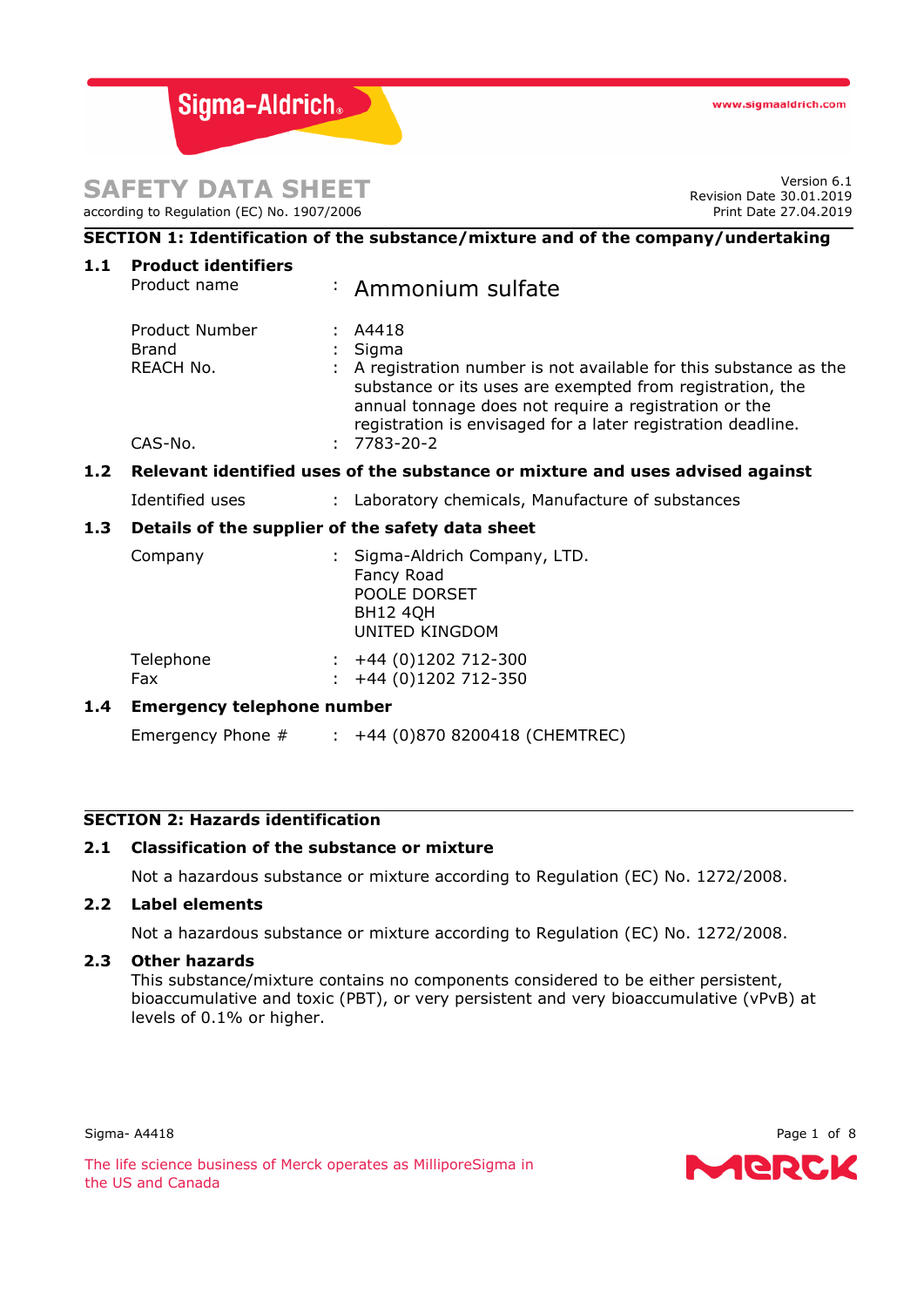# **SECTION 3: Composition/information on ingredients**

| 3.1 | <b>Substances</b><br>Synonyms | : Ammonium sulphate                   |  |
|-----|-------------------------------|---------------------------------------|--|
|     | Molecular weight<br>CAS-No.   | $: 132.14$ g/mol<br>$: 7783 - 20 - 2$ |  |
|     | EC-No.                        | $: 231 - 984 - 1$                     |  |

No components need to be disclosed according to the applicable regulations.

# **SECTION 4: First aid measures**

# **4.1 Description of first aid measures**

#### **General advice**

Consult a physician. Show this safety data sheet to the doctor in attendance.

### **If inhaled**

If breathed in, move person into fresh air. If not breathing, give artificial respiration. Consult a physician.

### **In case of skin contact**

Wash off with soap and plenty of water. Consult a physician.

#### **In case of eye contact**

Flush eyes with water as a precaution.

### **If swallowed**

Never give anything by mouth to an unconscious person. Rinse mouth with water. Consult a physician.

### **4.2 Most important symptoms and effects, both acute and delayed**

The most important known symptoms and effects are described in the labelling (see section 2.2) and/or in section 11

**4.3 Indication of any immediate medical attention and special treatment needed** No data available

# **SECTION 5: Firefighting measures**

#### **5.1 Extinguishing media**

### **Suitable extinguishing media** Use extinguishing measures that are appropriate to local circumstances and the surrounding environment.

**5.2 Special hazards arising from the substance or mixture** Nitrogen oxides (NOx), Sulphur oxides

# **5.3 Advice for firefighters** Wear self-contained breathing apparatus for firefighting if necessary.

**5.4 Further information** The product itself does not burn.

Sigma- A4418 **Page 2 of 8** 

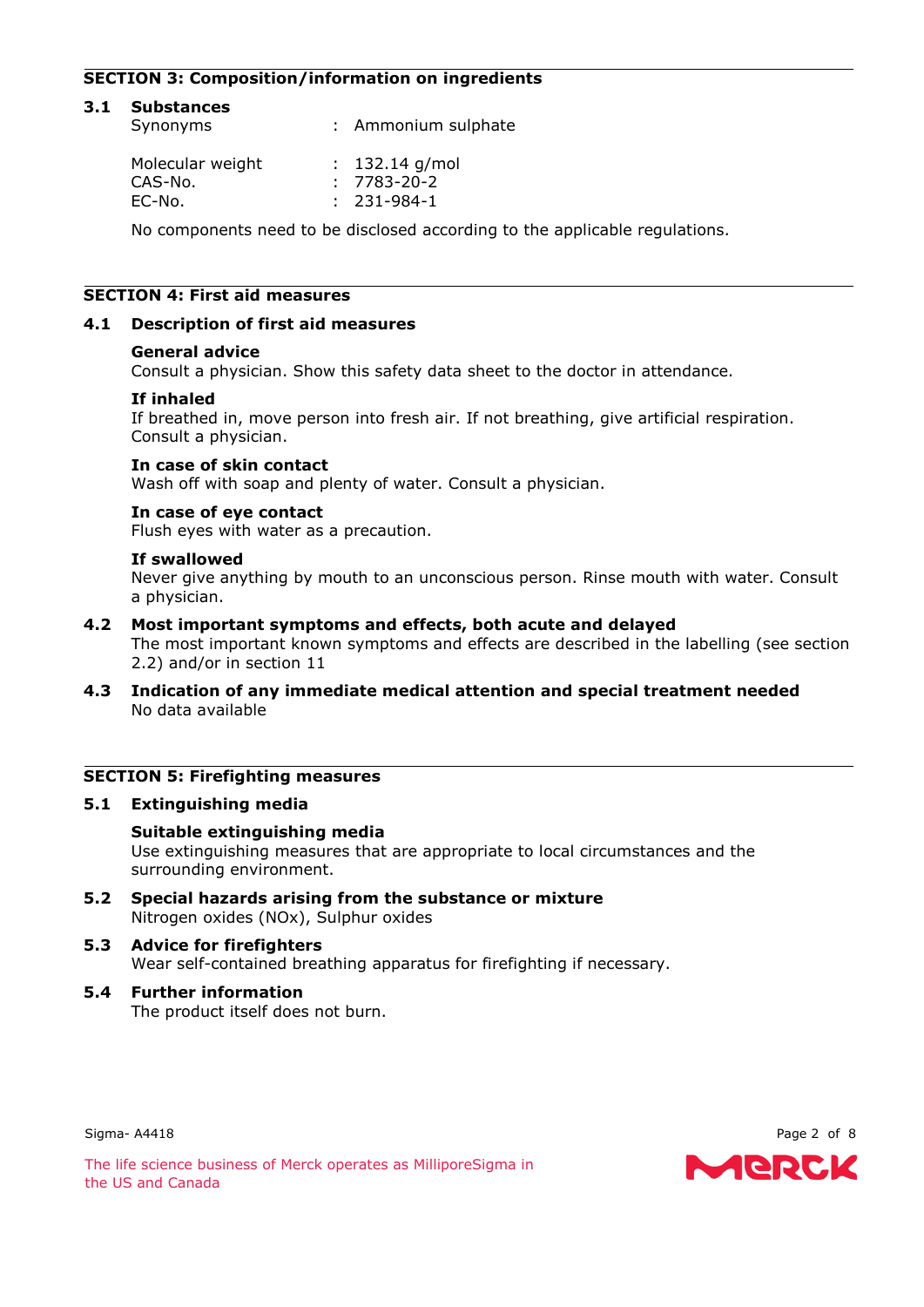# **SECTION 6: Accidental release measures**

**6.1 Personal precautions, protective equipment and emergency procedures** Use personal protective equipment. Avoid dust formation. Avoid breathing vapours, mist or gas. Ensure adequate ventilation. Avoid breathing dust. For personal protection see section 8.

# **6.2 Environmental precautions**

Prevent further leakage or spillage if safe to do so. Do not let product enter drains. Discharge into the environment must be avoided.

- **6.3 Methods and materials for containment and cleaning up** Pick up and arrange disposal without creating dust. Sweep up and shovel. Keep in suitable, closed containers for disposal.
- **6.4 Reference to other sections** For disposal see section 13.

# **SECTION 7: Handling and storage**

- **7.1 Precautions for safe handling** Avoid formation of dust and aerosols. Provide appropriate exhaust ventilation at places where dust is formed. For precautions see section 2.2.
- **7.2 Conditions for safe storage, including any incompatibilities** Store in cool place. Keep container tightly closed in a dry and well-ventilated place.

# **7.3 Specific end use(s)**

Apart from the uses mentioned in section 1.2 no other specific uses are stipulated

# **SECTION 8: Exposure controls/personal protection**

# **8.1 Control parameters**

### **Components with workplace control parameters** Contains no substances with occupational exposure limit values.

# **8.2 Exposure controls**

# **Appropriate engineering controls**

Handle in accordance with good industrial hygiene and safety practice. Wash hands before breaks and at the end of workday.

# **Personal protective equipment**

# **Eye/face protection**

Use equipment for eye protection tested and approved under appropriate government standards such as NIOSH (US) or EN 166(EU).

# **Skin protection**

Handle with gloves. Gloves must be inspected prior to use. Use proper glove removal technique (without touching glove's outer surface) to avoid skin contact with this product. Dispose of contaminated gloves after use in accordance with applicable laws and good laboratory practices. Wash and dry hands.

The selected protective gloves have to satisfy the specifications of Regulation (EU) 2016/425 and the standard EN 374 derived from it.

Full contact Material: Nitrile rubber Minimum layer thickness: 0.11 mm

Sigma- A4418 **Page 3 of 8** 

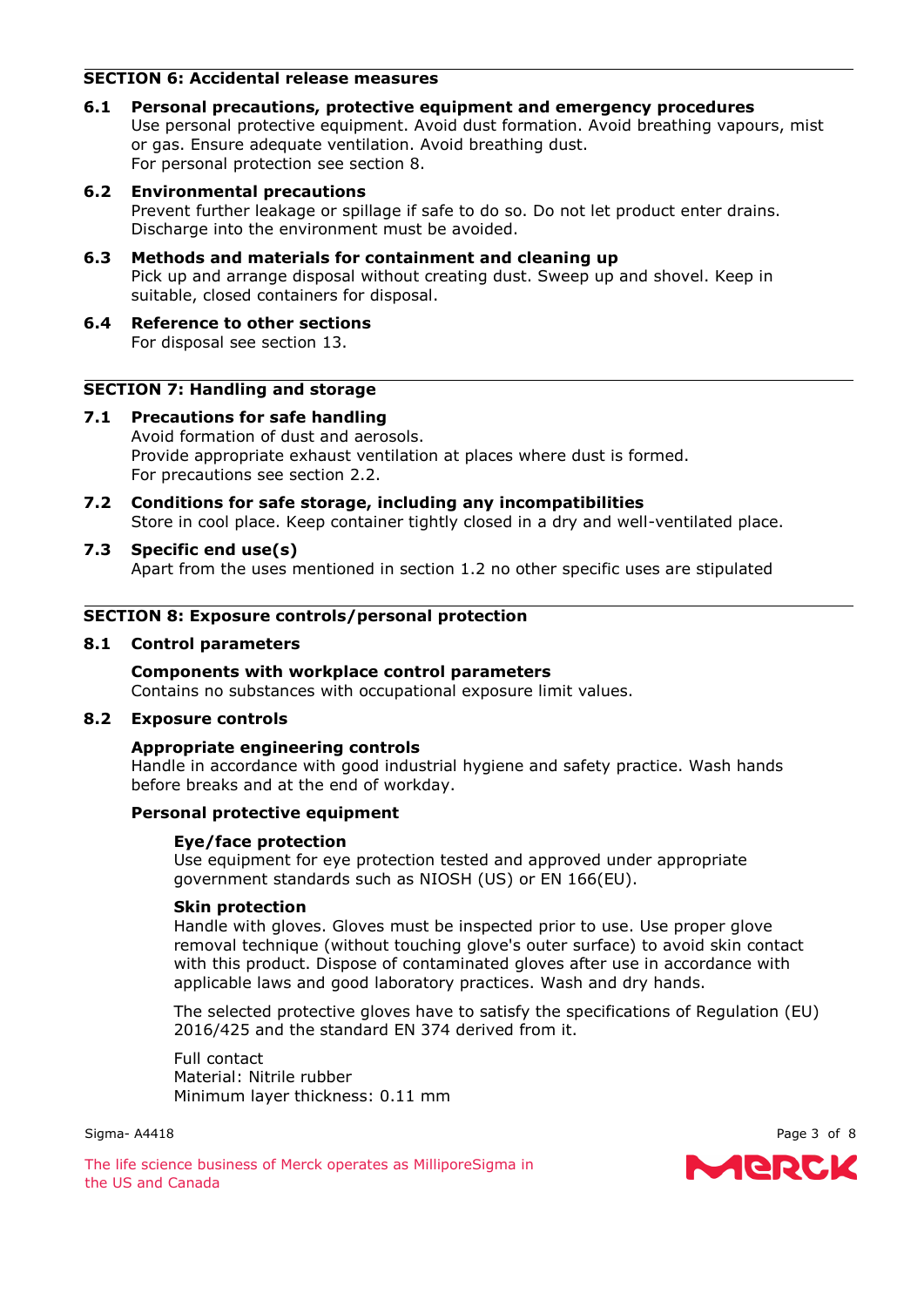Break through time: 480 min Material tested:Dermatril® (KCL 740 / Aldrich Z677272, Size M)

Splash contact Material: Nitrile rubber Minimum layer thickness: 0.11 mm Break through time: 480 min Material tested:Dermatril® (KCL 740 / Aldrich Z677272, Size M)

data source: KCL GmbH, D-36124 Eichenzell, phone +49 (0)6659 87300, e-mail sales@kcl.de, test method: EN374

If used in solution, or mixed with other substances, and under conditions which differ from EN 374, contact the supplier of the CE approved gloves. This recommendation is advisory only and must be evaluated by an industrial hygienist and safety officer familiar with the specific situation of anticipated use by our customers. It should not be construed as offering an approval for any specific use scenario.

#### **Body Protection**

Choose body protection in relation to its type, to the concentration and amount of dangerous substances, and to the specific work-place., The type of protective equipment must be selected according to the concentration and amount of the dangerous substance at the specific workplace.

### **Respiratory protection**

Respiratory protection is not required. Where protection from nuisance levels of dusts are desired, use type N95 (US) or type P1 (EN 143) dust masks. Use respirators and components tested and approved under appropriate government standards such as NIOSH (US) or CEN (EU).

# **Control of environmental exposure**

Prevent further leakage or spillage if safe to do so. Do not let product enter drains. Discharge into the environment must be avoided.

# **SECTION 9: Physical and chemical properties**

# **9.1 Information on basic physical and chemical properties**

| a)    | Appearance                                 | Form: crystalline<br>Colour: colourless |
|-------|--------------------------------------------|-----------------------------------------|
| b)    | Odour                                      | No data available                       |
| C)    | <b>Odour Threshold</b>                     | No data available                       |
| d)    | рH                                         | 5.0 - 6 at 132 g/l at 25 °C             |
| e)    | Melting<br>point/freezing point            | Melting point/range: $> 280$ °C - dec.  |
| $f$ ) | Initial boiling point<br>and boiling range | No data available                       |
| g)    | Flash point                                | No data available                       |
| h)    | Evaporation rate                           | No data available                       |
| i)    | Flammability (solid,<br>gas)               | No data available                       |
| j)    | Upper/lower<br>flammability or             | No data available                       |

#### Sigma- A4418 **Page 4 of 8**

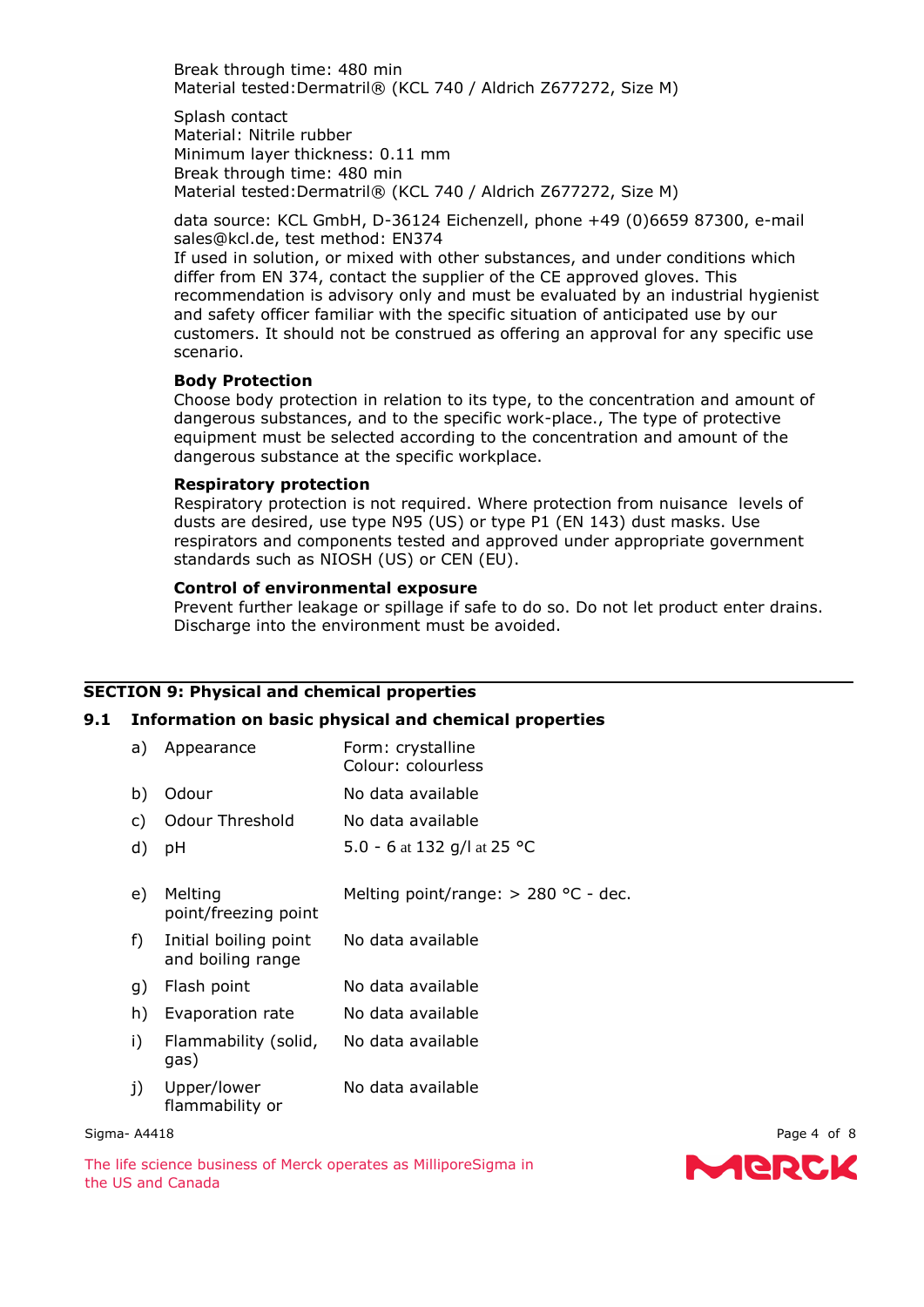explosive limits

- k) Vapour pressure No data available
- l) Vapour density No data available
- m) Relative density  $1.77$  g/cm3 at 25 °C
- n) Water solubility 132 g/l at 20 °C completely soluble
- o) Partition coefficient: n-octanol/water log Pow: -5.1
- p) Auto-ignition temperature No data available
- q) Decomposition temperature No data available
- r) Viscosity No data available
- s) Explosive properties No data available
- t) Oxidizing properties No data available
- **9.2 Other safety information** No data available

# **SECTION 10: Stability and reactivity**

#### **10.1 Reactivity** No data available

- **10.2 Chemical stability** Stable under recommended storage conditions.
- **10.3 Possibility of hazardous reactions** No data available
- **10.4 Conditions to avoid** No data available
- **10.5 Incompatible materials** Strong oxidizing agents, Strong bases
- **10.6 Hazardous decomposition products** Hazardous decomposition products formed under fire conditions. - Nitrogen oxides (NOx), Sulphur oxides Other decomposition products - No data available In the event of fire: see section 5

# **SECTION 11: Toxicological information**

# **11.1 Information on toxicological effects**

# **Acute toxicity**

LD50 Oral - Rat - 4,250 mg/kg (OECD Test Guideline 401) LD50 Dermal Dermal - Rat - > 2,000 mg/kg

# **Skin corrosion/irritation**

Skin - Rabbit Result: No skin irritation

#### Sigma- A4418 **Page 5 of 8**

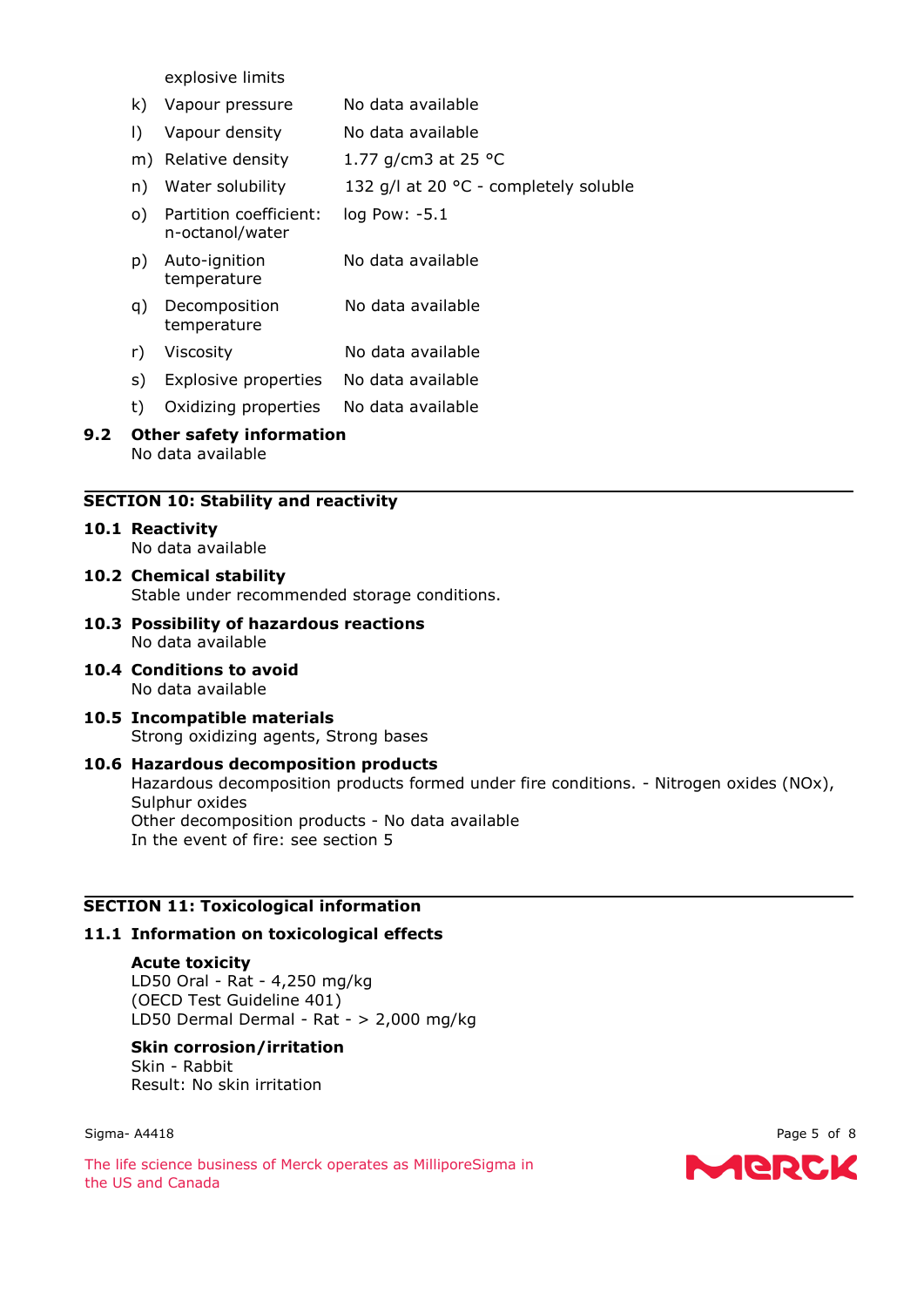# **Serious eye damage/eye irritation**

Eyes - Rabbit Result: No eye irritation

# **Respiratory or skin sensitisation**

Maximisation Test - Guinea pig Result: Does not cause skin sensitisation.

# **Germ cell mutagenicity**

No data available

# **Carcinogenicity**

IARC: No component of this product present at levels greater than or equal to 0.1% is identified as probable, possible or confirmed human carcinogen by IARC.

# **Reproductive toxicity**

No data available

**Specific target organ toxicity - single exposure** No data available

**Specific target organ toxicity - repeated exposure** No data available

**Aspiration hazard** No data available

# **Additional Information**

RTECS: BS4500000

To the best of our knowledge, the chemical, physical, and toxicological properties have not been thoroughly investigated.

# **SECTION 12: Ecological information**

# **12.1 Toxicity**

Toxicity to fish LC50 - Leuciscus idus (Golden orfe) - > 460 mg/l - 96 h

Toxicity to daphnia LC50 - Daphnia (water flea) - 129 mg/l - 48 h

and other aquatic invertebrates

# **12.2 Persistence and degradability**

The methods for determining biodegradability are not applicable to inorganic substances.

#### **12.3 Bioaccumulative potential** No data available

**12.4 Mobility in soil** No data available

# **12.5 Results of PBT and vPvB assessment**

This substance/mixture contains no components considered to be either persistent, bioaccumulative and toxic (PBT), or very persistent and very bioaccumulative (vPvB) at levels of 0.1% or higher.

# **12.6 Other adverse effects**

Harmful to aquatic life.

Sigma- A4418 **Page 6 of 8** 

MERCK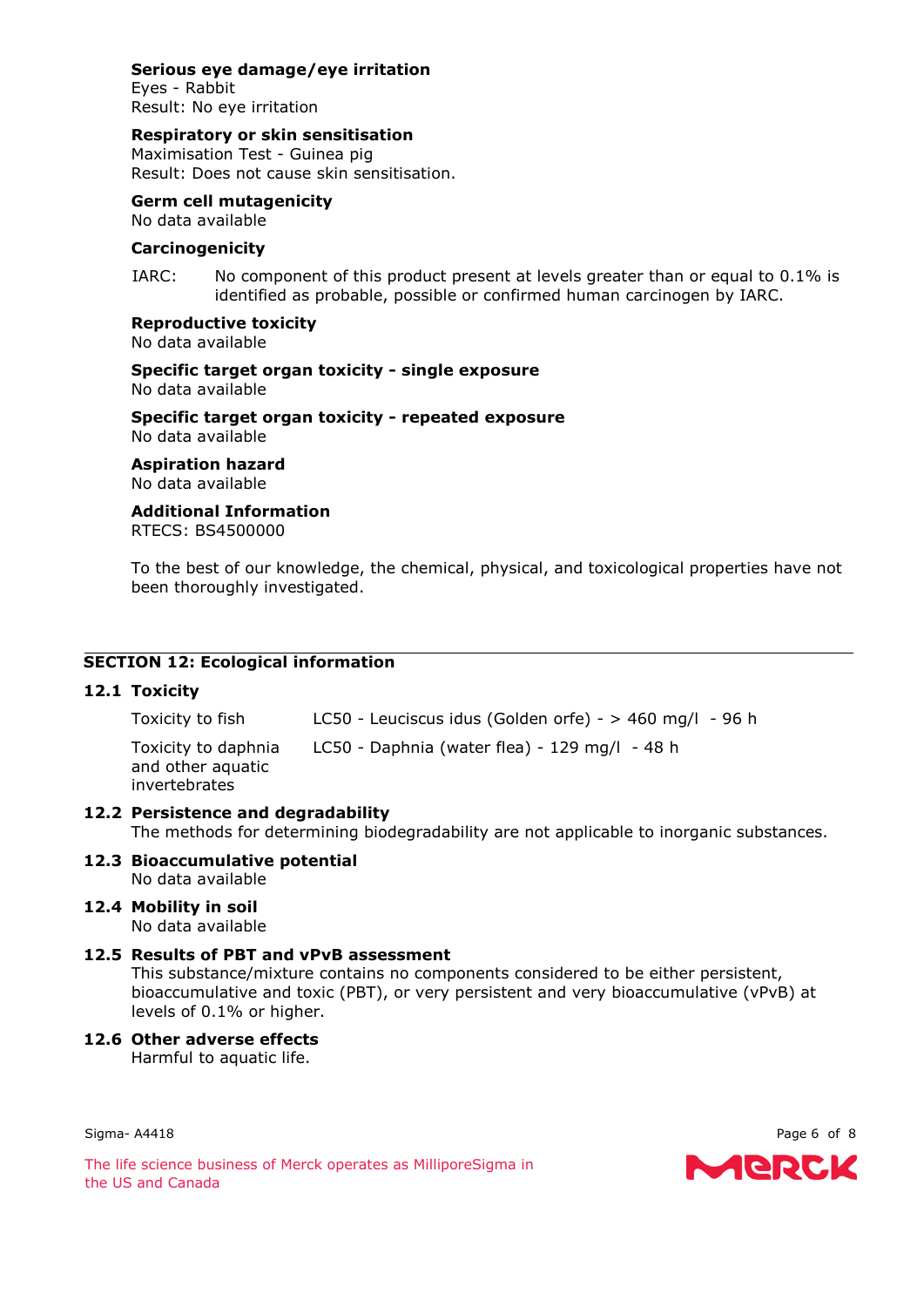# **SECTION 13: Disposal considerations**

### **13.1 Waste treatment methods**

### **Product**

Offer surplus and non-recyclable solutions to a licensed disposal company. Contact a licensed professional waste disposal service to dispose of this material.

### **Contaminated packaging**

Dispose of as unused product.

# **SECTION 14: Transport information 14.1 UN number** ADR/RID: - IMDG: - IATA: - **14.2 UN proper shipping name** ADR/RID: Not dangerous goods IMDG: Not dangerous goods IATA: Not dangerous goods **14.3 Transport hazard class(es)** ADR/RID: - IMDG: - IATA: - **14.4 Packaging group** ADR/RID: - IMDG: - IATA: - **14.5 Environmental hazards** ADR/RID: no IMDG Marine pollutant: no IATA: no **14.6 Special precautions for user** No data available

# **SECTION 15: Regulatory information**

### **15.1 Safety, health and environmental regulations/legislation specific for the substance or mixture**

| This safety datasheet complies with the requirements of Regulation (EC) No. 1907/2006.<br><b>International Chemical Weapons Convention</b><br>(CWC) Schedules of Toxic Chemicals and<br>Precursors | : Neither banned nor restricted |
|----------------------------------------------------------------------------------------------------------------------------------------------------------------------------------------------------|---------------------------------|
| Restrictions on the marketing and use of certain<br>dangerous substances and preparations                                                                                                          | : Neither banned nor restricted |
| Regulation (EC) No 649/2012 of the European<br>Parliament and the Council concerning the<br>export and import of dangerous chemicals                                                               | : Neither banned nor restricted |
| Candidate List of Substances of Very High<br>Concern for Authorisation                                                                                                                             | : Neither banned nor restricted |

# **15.2 Chemical safety assessment**

For this product a chemical safety assessment was not carried out